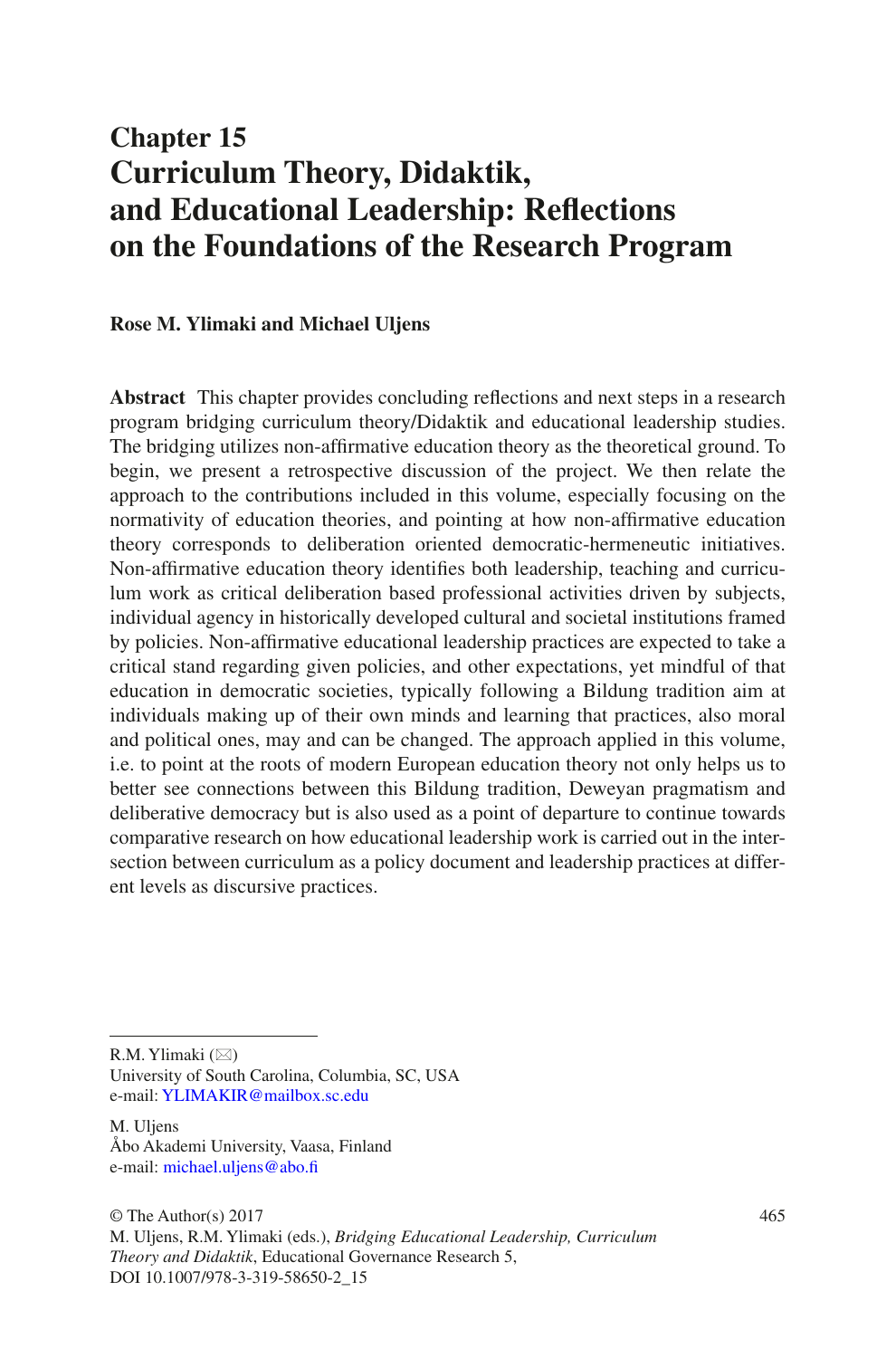Since their inceptions as academic fields, curriculum theory/Didaktik and educational leadership have developed as disparate fields with different traditions and theoretical logics (Uljens and Ylimaki [2015](#page-9-0); Ylimaki and Uljens [2017](#page-9-1)). Curriculum theory has taken many shapes as theory of education and Bildung, theory of governance of institutionalized education, as a cultural critique, or education as a criticalideological force in societal transformation. Educational leadership literature, has evolved from an organizational theory and management foundation to an empirically driven field, developing leadership models or forms grounded in organizational theory and, more recently, institutional theory or critical theories as well as previous empirical studies. Regardless of grounding, the tendency is to approach schooling on an individual, interactive and a practitioner level, offering leadership approaches or forms that contribute to the school (organizational) issues, social dynamics between education professionals and being directed by "best practices" (instructional and otherwise) or social justice where curriculum or aims and content of education have been distant. As we argued in Part I, we see that both fields have demonstrated more or less blind spots to the interactional level between societal aims and social interactions in schools.

While curriculum/Didaktik primarily focuses on curriculum theorizing, all of which focus on broader questions of societal aims, values and ideals translated into content and methods, educational leadership scholars have produced approaches and forms (e.g. instructional leadership, transformational, transformative) primarily from an empirical base. The same holds true both within the Nordic (European) and US traditions. In Part I, we also argued that scholars in both fields have produced important literature but through approaches with inherent normativity problems, thereby grounding their work in social reproduction or social transformation perspectives on the relations between schools and society. For example, normativity problems occur when current and future ideals are clearly identified, perhaps leaving insufficient room to consider the future as an open question. In our view, such practices are problematic for education in a democratic society; however, as Carolyn Shields ([2011\)](#page-9-2) also reminds us in her Foreword, education is not value neutral or norm free.

Hence, in Part I, in framing this project, we support a less normative, nonaffirmative approach and the use of modern education theory concepts. The term 'non-affirmative education theory', indeed modern education theory and its core concepts, is unfamiliar to many curriculum and leadership scholars outside the German-Nordic frame of reference, including North America and many other countries worldwide. This volume may be the first in which a non-affirmative approach is proposed for scholars in both fields and in both contexts. In our view, a nonaffirmative approach has the potential to decenter instrumentalism that has, as Autio powerfully argues, dominated educational scholarship and practice, including curriculum and leadership.

Going forward, regardless of whether curriculum theorizing/Didaktik and leadership studies are treated coherently or not, both of these fields have developed in relation to perspectives on education, curriculum, governance, and leadership at the nation state level. As we and other contributors have argued throughout this volume, we must now consider curriculum and leadership at the transnational level as well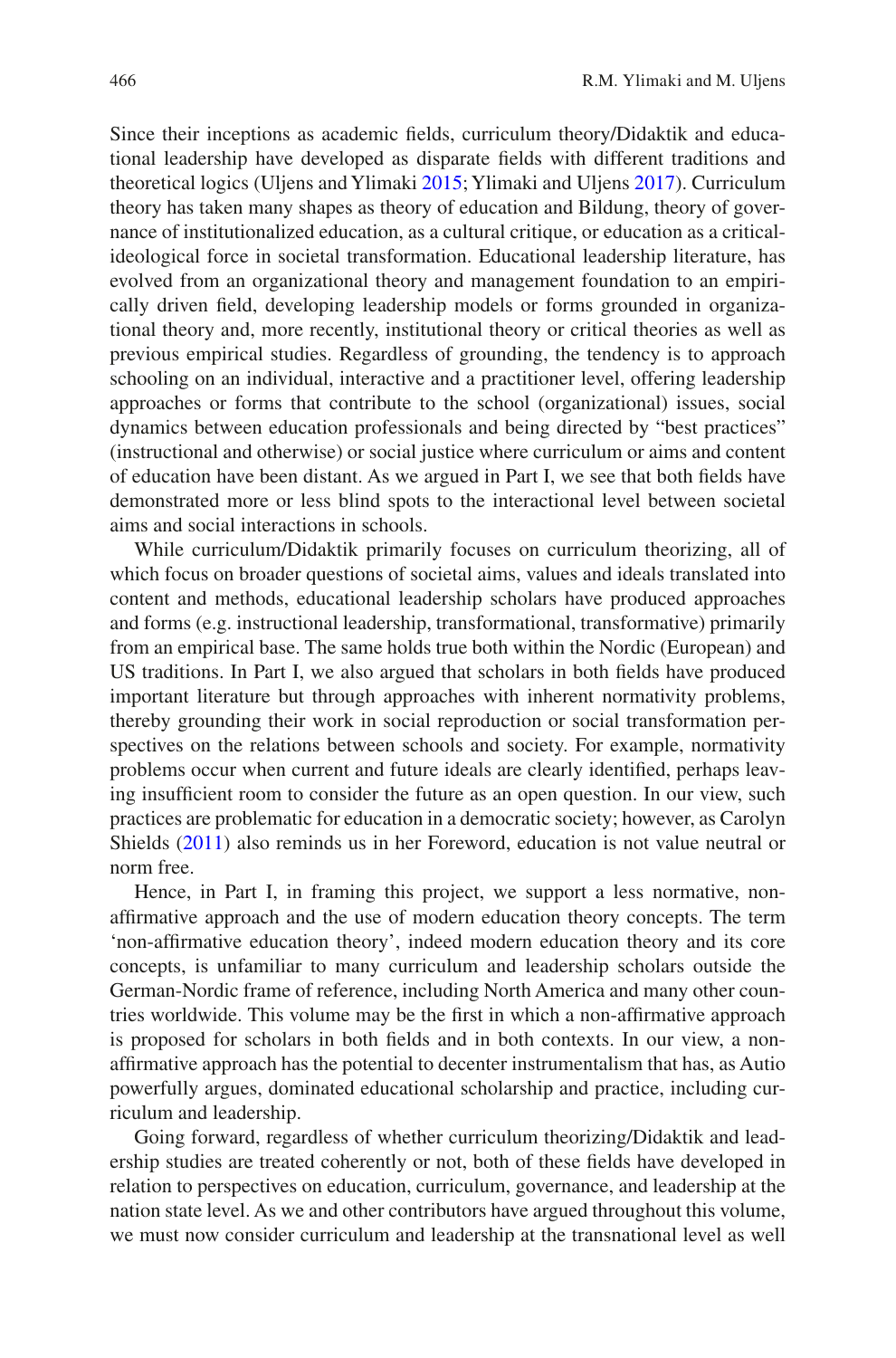as within nation states with both similar and particular historical and cultural contexts. With this volume, we lay a foundation for a coherent agenda that brings curriculum theory/Didaktik and leadership studies closer together in new research fields amidst what we have termed globopolitanism.

More specifically, our agenda built upon an assumption that three dilemmas are crucial for any theory of education, curriculum, or educational leadership thereof. First, we asked how a theory specifies the relation between education and other societal practices including e.g. culture, economy, politics), and here we argued for a non-hierarchical relation. This question has traditionally been the focus of curriculum studies, considering how curricula specify what education should be aiming at and what cultural contents should be selected in order to reach these aims. We argued that curriculum work to answer these questions is inherently leadership. Second, we asked how we explain human interaction and educational influence, questions that have pointed at methods in curriculum studies. While we recognize that the term influence has been widely utilized from different traditions and empirically driven logics (e.g. a control paradigm in curriculum theorizing and numerous leadership studies grounded in transactional and transformational leadership approaches) but the term has not been theorized as we do here with education theory. Rather, we argue that in answering the second question regarding the nature of individual interactions or relations in any theory of education, there is a necessary element of pedagogical influence, invitation or provocation in the Bildung process. As noted in part one, *theories of* (*general*) *education* are aimed at addressing both a theory of Bildung (aims and contents) and a theory of teaching (educational influence) in a systematic manner. *Theory of Bildung* traditionally includes reflection on the aims of education and how selected cultural contents may support reaching these aims, while *theory of education* explicates those educative interactions involved in treating the contents for reaching given aims.

It should, thus, be observed that exchanging the term 'influence' to another one does not do away with the core problem at hand. The paradox of modern education is that it seems we have to accept the individual as being indeterminate, i.e. free, in order for learning to occur and for education to be a meaningful activity. On the other hand, it seems we have to accept that we can reach *cultural freedom* only by living among others – "man becomes man only among men" (Kant, Fichte). That is, only by experiences, activity and reflection that we learn from other humans we become a part of the culture sharing language, practices and norms. Without these we would not be culturally free (Benner [1991;](#page-9-3) Uljens [2002](#page-9-4)). The modern heritage in education theory reminds us that this process of pedagogically supported growing into a culture can occur in ways that allow me to become aware of what kind of culture I seem to be growing into. Education also can help the individual transcend the very culture into which she or he has grown into. This is not problematic. The dilemma comes here: if the individual really is assumed free in this radical sense as being indeterminate, then it appears that it is exactly this and nothing else that, first, makes education possible, but also, second, that might allow external influences to mold the individual. On the other, if the individual is free in this radical sense, then it seems that what experiences are paid attention to is in the hands of the individual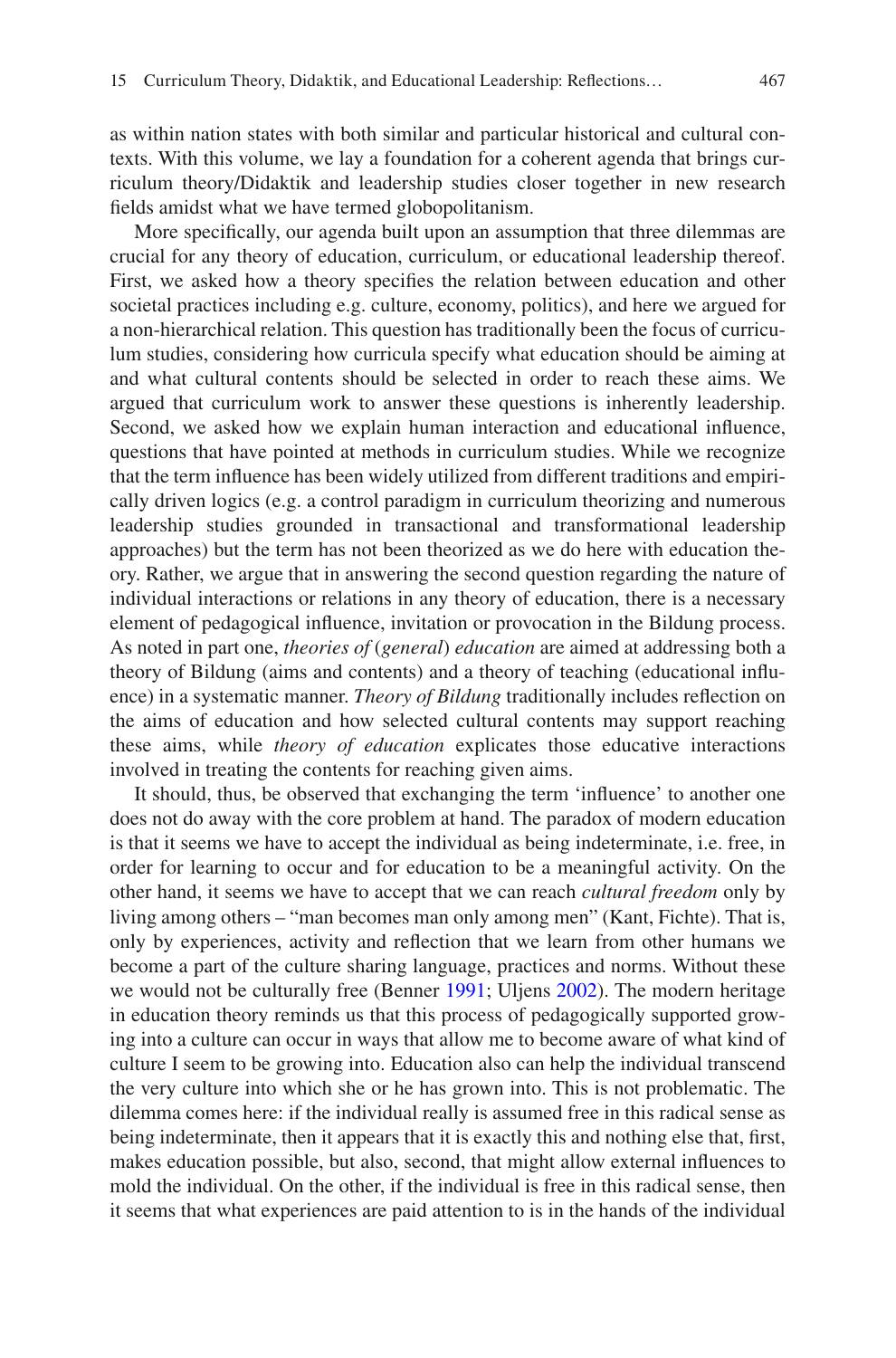herself and her way of relating to the world, others and herself. Suddenly, in this light it appears as if education would be a completely impossible task. Modern education theory tried to locate a position between unlimited possibility to influence the learner and the the impossibility to influence the learner, given that determinist assumptions about the world and the human was abandoned.

Or, we could always try to communicate with others and convey things, but it would definitely be beyond our control to lead the individual to predetermined aims, as is done in reproductive, socialization oriented pedagogy or in transformative pedagogy striving towards making ideals real for the future by educational means. With modernity our western tradition left the idea of man being determined by birth, religion or social class. We also left a teleological view of development. The future became radically open. Human beings turned from being only law abiding to law establishing, political subjects accepting to live by the laws we make ourselves. In the same vein, we became historical: if the future is open the way we live, we cannot avoid making history. Faced with this dramatic shift from a teleological view of man and world, founding fathers of education as a science and theory tried conceptually to find a room for pedagogical action that did not perceive of itself an almighty power to form indetermined objects according to his/her own ideas about the future, and which, on the other hand did not fall into despair of being unable to support others growth. The theoretical concept of non-affirmativity in pedagogy refers to an invitational activity is relational in its core: only to the extent that the learner accepts the invitation, she can, through own activity, engage in a self-transcending activity. Fichte called this relation activity Bildsamkeit on the learner's side. On the educator's side, he used the concept of summoning to self-activity.

One of the cornerstones of modern pedagogy is the notion that autonomy (Mündigkeit) is the highest objective of education – discerning thought and action as regards issues of both knowledge and values. According to Herbart, moral freedom means following the reflected will, not acting conventionally from impulse or emotion. Consequently, education consists in the summoning of the Other to reflect over, for instance, the reasonableness of one's own will in relation to others and to the interests of others. Educating the will is then about the cultivation of discernment with the help of reason. Here we have argued that we need to (re)theorize educational leadership from a root of existing education theory, drawing explicitly on the German tradition including particularly Benner's [\(1991](#page-9-3)) reconstruction. This tradition is also present in John Dewey's philosophy that has a Hegelian root. As we argued in detail earlier, Hegel draws on Kant and Fichte's critique of Kant that opened the way for Hegel on which Dewey builds his philosophy. Further, John Dewey developed his philosophy in relation to a core tradition of western citizenship, identity, and democracy 100 years ago in a nation with a relatively new U.S. democracy from classical theorists who developed ideas 100 years even prior. Interestingly, education theory in its classical tradition and applications with Dewey and others have survived over time. At the same time, we see the increasing relevance of interculturality and multiculturalism to our non-affirmative education theoretical framing in what we have termed an era of globopolitanism increasingly characterized by populism and neo-nationalist discourses. Of course we also recog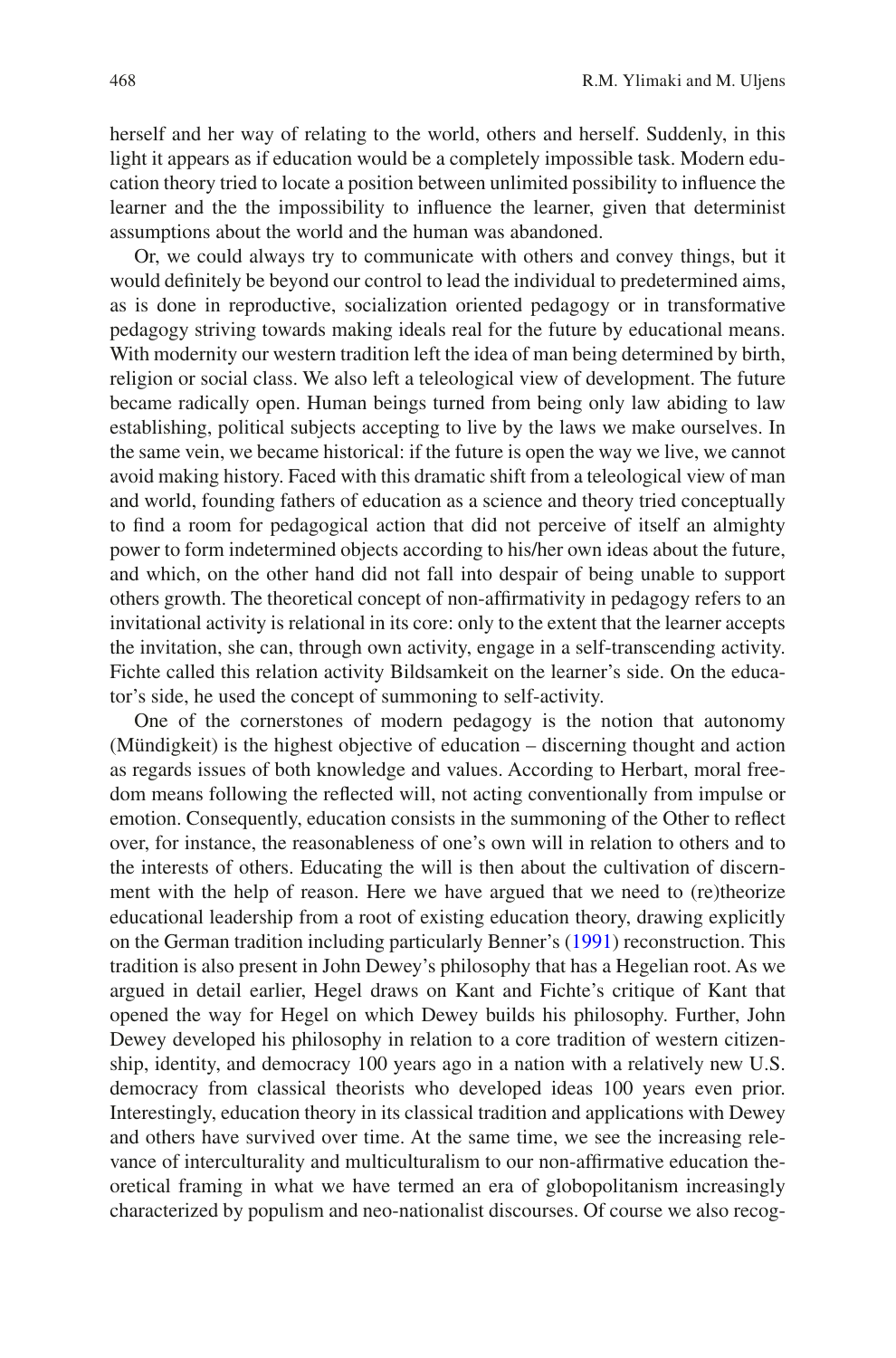nize that Kant Fichte and others were writing about cosmopolitanism, but we are now living in a time with a paradoxical neo-nationalist discourse along with globopolitanism. Despite globopolitanism and multiculturalism, we see the need to retain core theoretical positioning on what it means to become a human cultural being (etnos, identity) and citizen (demos).

We also recognize that non-affirmative education theory in the foreground of our theoretical framing was constructed in relation to education at the nation state level (Uljens [2016\)](#page-9-5). National curriculum making and curriculum theory are challenged by globally growing political, economic and technological interdependencies, transnational homogenization and aggregation processes. In addition, increasing pluralisms within nation states present new topics to be solved. We have argued that although the world never before has had the shape and form it we experience today, these issues are, in principle not new from an education theory perspective. The modern, or classic, approach early on identified dilemmas connected to a reproduction- and transformation oriented curricula, as well as dilemmas emanating from descriptive-technological and normative theory. A contribution we have from modern education is a concept explaining how e.g. socialization (becoming a subject sharing things with others) and personalization (developing an individual unique identity) may be considered as integrated rather than excluding processes.

The nation-states face new dilemmas both in their external relations and internal conditions. 'Globalization' has brought cosmopolitanism back on the agenda after about 200 years of constructing independent, legal states (Rechtsstaat) based on some concept of collective nationhood, often invented around language, formal equity of citizens and history (Lewellen [2002\)](#page-9-6). What is needed today is a renewed and extended discussion on cosmopolitanism and the modern, Hegelian educational heritage (e.g. Brincat [2009;](#page-9-7) Moland [2011](#page-9-8)). As a topic cosmopolitanism has reoccurred many times in European history, but always in new constellations and with new motives. We know that in their reaction against the aristocratic society both Kant and Herbart proposed cosmopolitanism as an ideal. "Das Weltbeste", (Kant [1915\)](#page-9-9), the best for the world, rather than private or national interests, was to be the aim of education.

We recognize and support a deliberative notion of curriculum (Englund [2006](#page-9-10)) and theorizing curriculum as complicated conversation (Pinar [2012\)](#page-9-11) with explicit attention to leadership amidst the contemporary situation. The third question in our framework again considers how relations between schools and society are explained and how educational influence is explained both within nation states and at transnational levels. Although the global perspective has been present as an educational ideal and in policy borrowing/lending for centuries, the scale and quality of how policy-curriculum work and educational leadership are connected with transnational developments in globopolitanism has changed. The question is how far the modern heritage can take us in this respect? Modernism, however, includes both a tradition of cosmopolitan thinking as represented by Kant, while educational theory in the form we know it today is mainly Hegelian acknowledging the empirical Other as a condition for developing subjectivity. We also must recognize that we have been here before. Historically, we have been at a point where modern nation states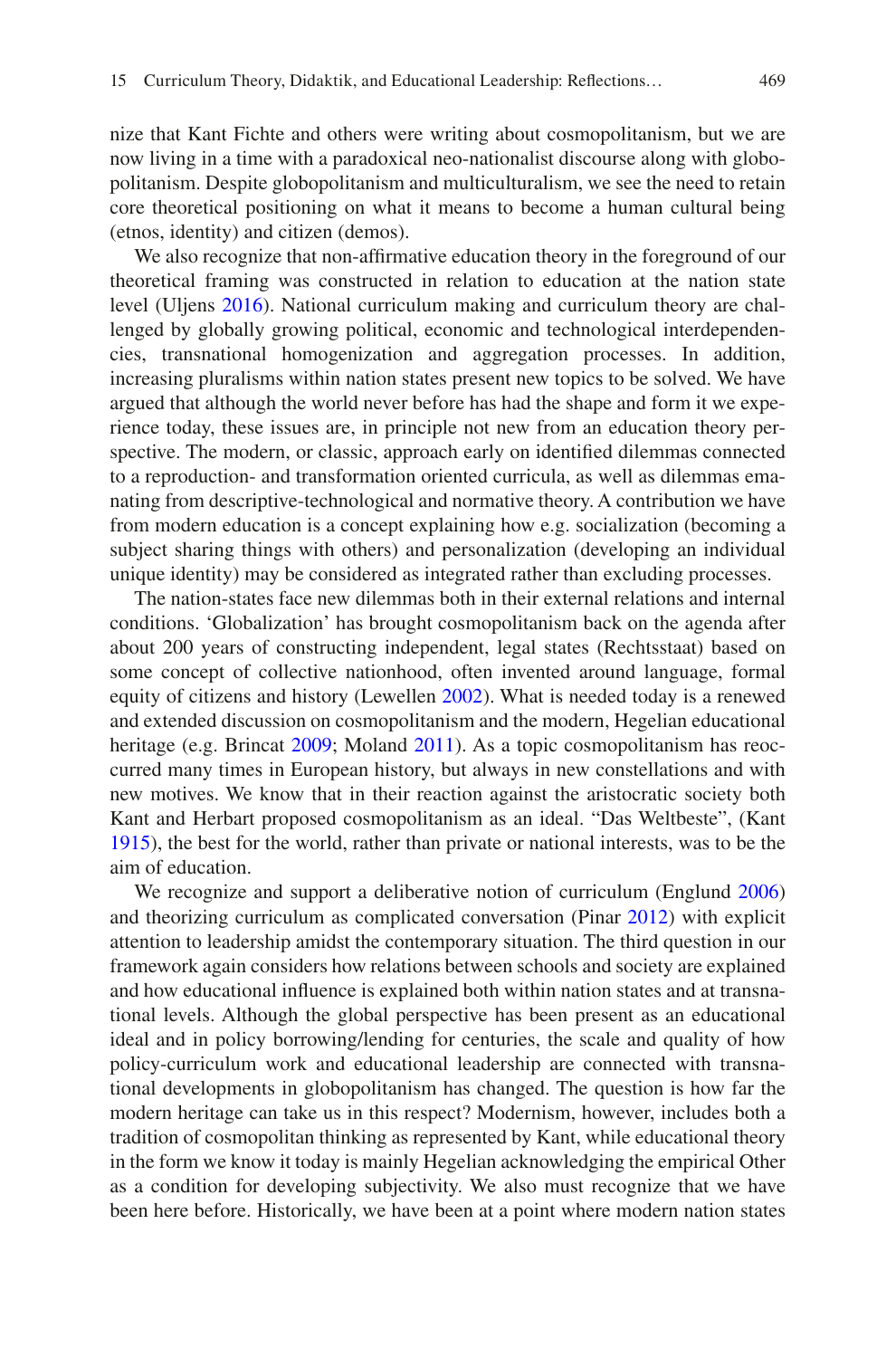developed from cosmopolitanism, and education had a crucial role in building societal cohesion. Thus, again we also look to modern education theory (Benner [1991](#page-9-3)) and its core concepts (recognition, summoning to self-activity, Bildsamkeit), asking to what extent these modern concepts are still relevant for contemporary challenges. We argue that modern education theory and its core concepts are still relevant; however, we have not yet fully examined how these core education concepts apply to curriculum work-leadership at transnational levels. We also look to discursive institutionalism to explain leadership interactions within and between levels; however, we recognize that discursive institutionalism does not have an education language. Further, we acknowledge that discursive institutionalism provides us a language to understand policy discourse but it does not explicitly consider internal organizational dimensions found to be relevant for leadership in schools, districts, and perhaps transnational organizations. Finally, it is important to acknowledge that we are presenting a grand narrative in a certain way with our overarching theoretical framing. At the same time, in a spirit of a non-affirmative perspective, we also acknowledge that the future is an open question and our framing will be subject to counter arguments in relation to future changes. To that point, we defend the position presented here as we take it to an empirical phase. Next steps feature an empirical phase grounded in our theoretical framing and hermeneutic-phenomenological methodology.

We purposely opened Part II with an examination of the macro level influences on educational leadership and curriculum/Didaktik. As Lejf Moos clearly demonstrates with his detailed description of empirical realities in Europe, new transnationally related movements focused on governance and evaluation/curriculum policies bring curriculum/Didaktik and leadership studies closer together on a global agenda. Closely related, Gert Biesta's analysis of leadership demonstrates how neoliberalism and related externalized evaluation policies have instrumentalized administrative/leadership of teaching and learning on a global scale, shifting for example, discourse from head teachers to lead learners. In so doing, these chapters lay the groundwork to understand how Curriculum Theory-Educational Leadership and Didaktik-Educational Leadership connect in a global perspective as well as nation state perspective. Paraskeva continues this argument, proposing a critical, non-abyssal position that respects epistemological diversity, demonstrates vertical as well as horizontal cosmopolitanism, and aligns with a non-affirmative position outlined in Part I.

Part III continues with an examination of the history and implications of dialogues occurring in the Curriculum Meets Didaktik project of the 1990s. While the Curriculum Meets Didaktik project did not explicitly consider the role of leadership, that project is a model for comparative dialogues and inspired projects that help us further consider how to bridge curriculum and leadership today. From a US perspective, Doyle describes how the Curriculum Theory Meets Didaktik project inspired empirical studies of the relations among content, pedagogical processes, and the practicalities of classroom-level curriculum. He argues that the present situation of current curriculum evaluation policies and governances changes makes leadership increasingly relevant to curriculum studies, and in his chapter, he considers how curriculum and leadership may be considered closer together. From a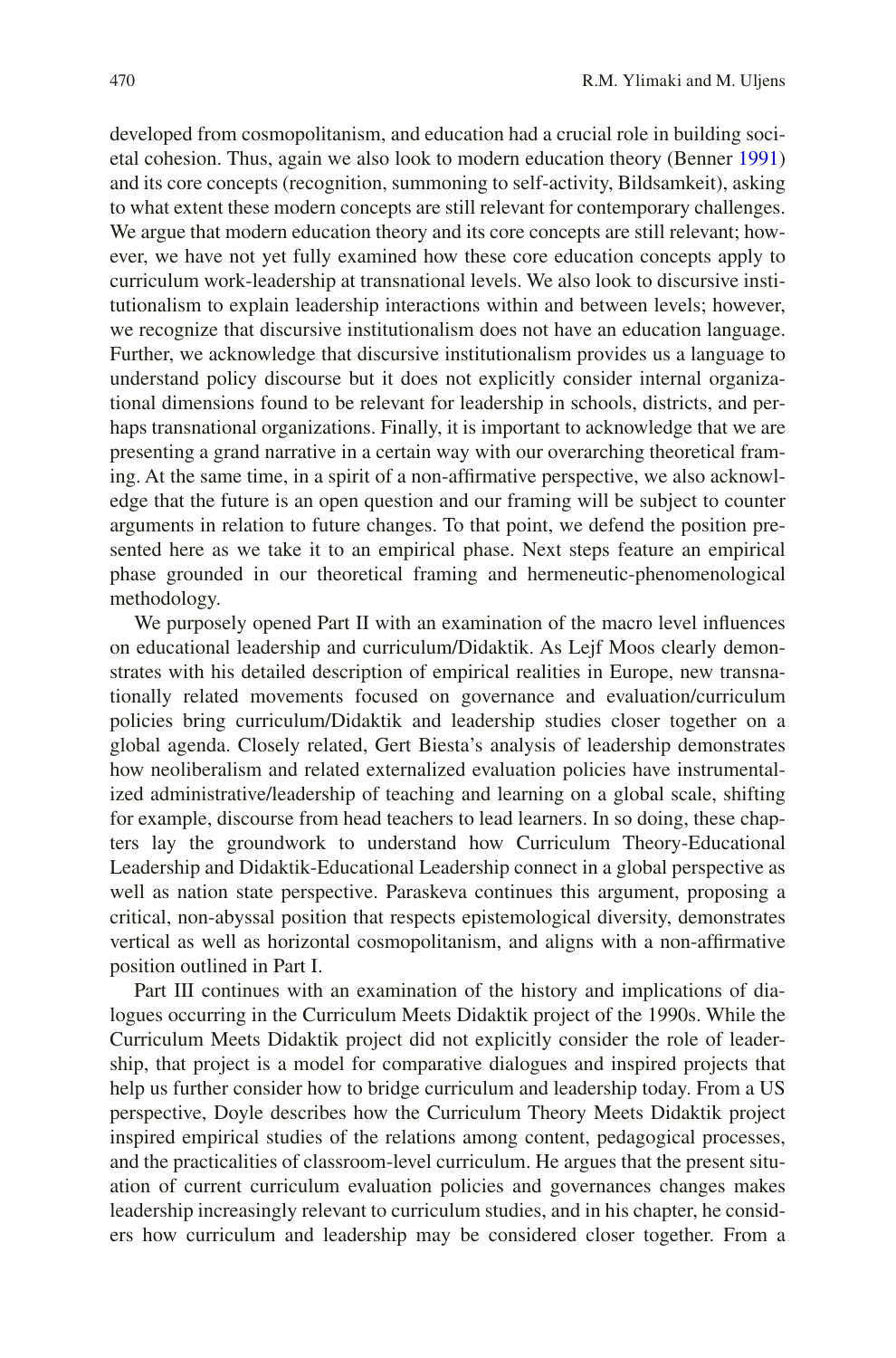European perspective, Knapp and Hopmann also illustrate how the Curriculum Meets Didaktik project inspired many empirical projects, including most recently, their own recent study of school leadership as gap management in Austria. Autio then traces the history of ideas and its emphasis on instrumentalist thinking and rationality, and then argues powerfully for a reconsideration of this thinking in the contemporary situation, one that more clearly connects curriculum and leadership. In his final part of his chapter, Autio moves beyond western epistemologies, and poses a view of educational leadership from a base of Chinese wisdom traditions. Further, Autio reminds us that when we consider leadership in relation to a culture other than our own, we must clearly understand our own traditions and history of ideas.

The disproportion of chapters in the remainder of this volume then illustrate, through varying traditions and perspectives, an empirical reality of how, from a North American and European perspective respectively, we came to a place where curriculum theory/Didaktik and leadership are coming together on global and nation state agendas. We began with Bogotch and colleagues' description of powerful historical examples when leadership and curriculum have come together to promote aims of multicultural education, democracy and social justice in the US. Huber and colleagues also consider leadership connections with curriculum but focus on tensions between accountability policy pressures and long-standing tradition in Didaktik and Bildung. Castner and colleagues continue the focus on tensions between ideological arguments on the right and left, arguing for a new conceptualization of teacher as leader grounded in a Reconceptualist curriculum tradition. We appreciate the focus on theorizing teacher leadership from a curriculum base as this chapter opens a complicated conversation regarding leadership in pedagogical relations. William F. Pinar, the leader of the Reconceptualist movement in North America and elsewhere, then brings his expertise in curriculum theorizing, Bildung, and parrhesia ('frank speech') to posit a new lens for leadership authority. Here we again see important connections between Pinar's perspectives on intersubjectivity and the core concepts from modern education theory (Benner [1991\)](#page-9-3) that are foundational for understanding leadership relations in our framework. Moving back to the Nordic countries with some contrast, Forsberg and colleagues anchor their consideration of curriculum theory and leadership in classical curriculum perspectives (codes), arguing for a new comparative code to explain the contemporary global situation bringing leadership and curriculum together. The final chapters also feature a multi-level perspective on leadership, using discursive institutionalism along with curriculum theory/Didaktik and leadership research. Here Uljens and Rajakaltio's empirical study reconstructs the discursive dynamics regarding educational leadership as curriculum work at the nation-state level. In much the same vein, Sivesind and Wahlstrom take their point of departure from both classical curriculum theory and institutional (societal and programmatic) arenas, reconceptualizing school leadership using curriculum theory as well as discursive institutionalism.

Going forward, in conclusion, we offer two interrelated propositions. Our first proposition is methodological. The non-affirmative position is coherent with a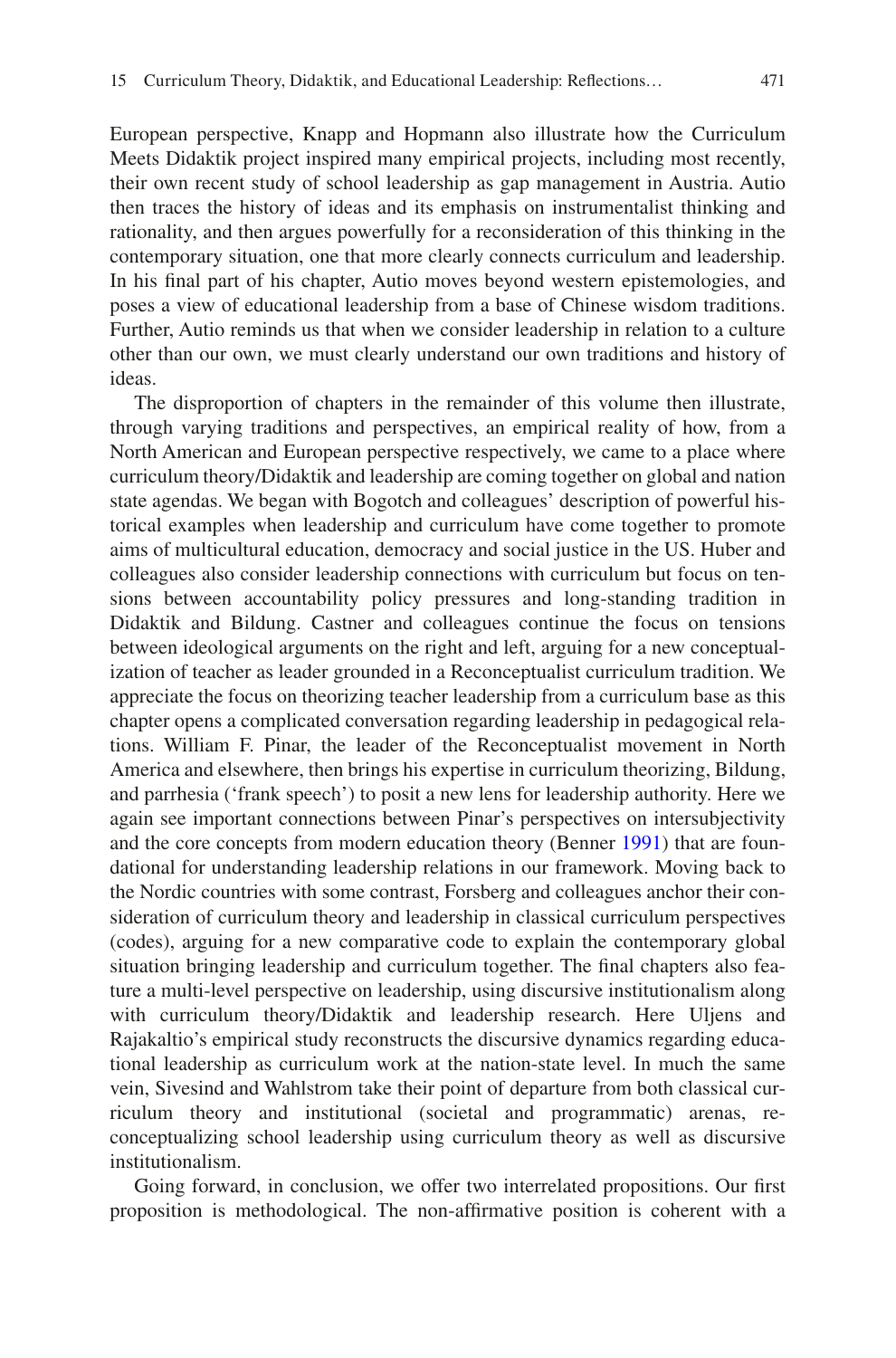hermeneutics as epistemology. We have also pointed out the connection between hermeneutics and theory of Bildung. Practitioners and policymakers at all levels of the education system are mediating between, as well as contributing to, various epistemic practices and value discourses. To what extent do different policy practices frame this work? How to practitioners contribute to the existing network of professionals acting? Here we argue that a comparative international dialogue regarding curriculum and leadership requires new *comparative inquiry* approaches and methods as well as a further consideration of globopolitanism. One reason is that obvious differences may be observed both *within* and *between* regions (North-America and the Nordic countries/Europe) and increasingly between these regions and non-Western regions, especially in terms of leadership and evaluation policies and practices, despite increasing similarities in curriculum and output-centered evaluation policies supported by transnational organizations. In our view, comparative inquiry must involve reflexive relations that both differentiate globalizing policy and the subject at all levels (classrooms, schools, districts/municipalities, states or regions, nation states, and transnational levels), with some variation between the nation state curriculum/evaluation policy and leadership preparation level and the transnational policy level (Uljens et al. [2016\)](#page-9-12).

At school and district/municipality levels, we then ask:

What notions of curriculum are promoted by transnational organizations, nations, and states, municipalities, regions and schools and how do they mediate among these and their students?

What kind of school leadership, teacher's professionality and school development are promoted and practised at the different levels within the state and as cooperations between regions and states? How may these school development initiatives be supported by research?

At *the nation state level* (and states as well as regions, districts, municipalities within these), we have curricula (e.g. aims, content, methods) as well as policies. Implications for a comparative inquiry project include the following questions:

*How do nation states initiate and develop curriculum changes or reforms and how do they mediate and position themselves between transnational and local realities within the nation-state? If appropriate, we also ask how do states within nation states initiate, develop, and mediate curriculum changes or reforms? How are various nation states, with their differing cultural and historical traditions, responding to global, common changes and dilemmas? What are the conceptions of citizens' Bildung, competencies, skills, and learning of each nation state and how are these promoted through policies and the process of education?*

*How does the dynamics within the nation-state look like, regarding the dynamics between policy making, governance research and practitioners?*

At the transnational level, we do not have curricula; rather, we have transnational curriculum and evaluation policies that could be compared. We ask:

What curriculum and evaluation policies and practices are promoted by transnational *organizations as members of continuously evolving configurations of nation state systems?*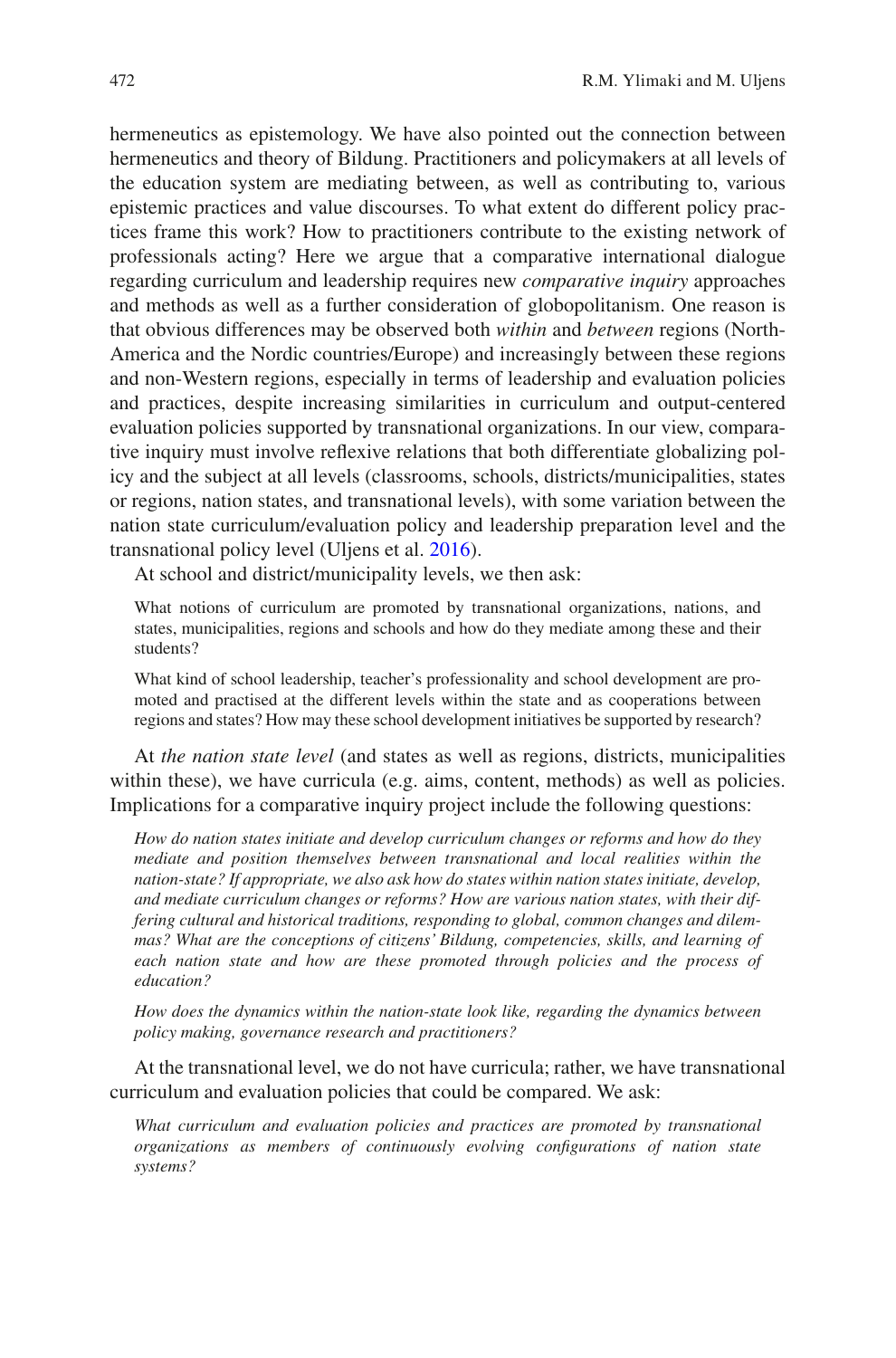Here *curriculum* may be considered as a culture emerging in relations within and between new forms of governance.

At all levels, we acknowledge that categories are discursive, dynamic, and evolving within and between nation states.

Our second proposition is that domestically oriented theorists, researchers, and practitioners now considering curriculum work and educational leadership grounded in our framework could enlarge their repertory by further looking into theoretical developments regarding the issues we have opened up for, including empirical and theoretical studies regarding to what extent educational leadership and school development practices may be understood as affirmative vs non affirmative practices. Cosmopolitanism, both in terms of theoretical ideals and empirical realities now manifest within and between nations is another central topic. We can look to theoretical ideals of cosmopolitanism (Kant) and existing approaches to explain the empirical reality, such as policy borrowing and lending inspired by systems theories (Luhmann), world systems theory (Wallerstein) and those who have considered their approaches in policy borrowing and lending (e.g. Steiner-Khamsi, Waldow). As noted in Part I as well as other chapters (Uljens and Rajakaltio Chap. [13](https://doi.org/10.1007/978-3-319-58650-2_13), Sivesind and Wahlstrom Chap. [14\)](https://doi.org/10.1007/978-3-319-58650-2_14), we also see the relevance of organizational theory for schools and transnational organizations along with discursive institutionalism as a mediational approach to analysis of how ideas move within and between levels in different polities. Our approach considers these perspectives and offers an alternative for future comparative inquiry.

At the same time, we recognize and appreciate the cultural/contextual challenges involved in comparative inquiry or even dialogue. We also recognize the challenges involved when scholars move outside of their traditional fields of study with longstanding theoretical logics and meanings associated with particular terminology, such as influence. Going beyond the earlier important Curriculum Meets Didaktik project, in this project bridging curriculum theory/Didaktik and educational leadership studies, scholars must not only engage in cross-national dialogue and transnational study but also must engage in study across fields and disciplines. That said, we invite readers from curriculum/Didaktik and educational leadership to continue this dialogue as this project is ongoing.

As a final note, we appreciate the perspectives, questions, and critiques from those who wrote commentaries – namely, William F. Pinar, Carolyn Shields, and Tomas Englund. They all inspired and challenged our thinking in this volume and for future scholarship. This is how we grow as scholars and as learning subjects. It is our greatest hope that the kind of cross-field/disciplinary and cross-national dialogue initiated here will be inspirational for others, building upon our new coherent theoretical agenda of education, bridging curriculum theory/Didaktik and leadership amidst globopolitanism and beyond.